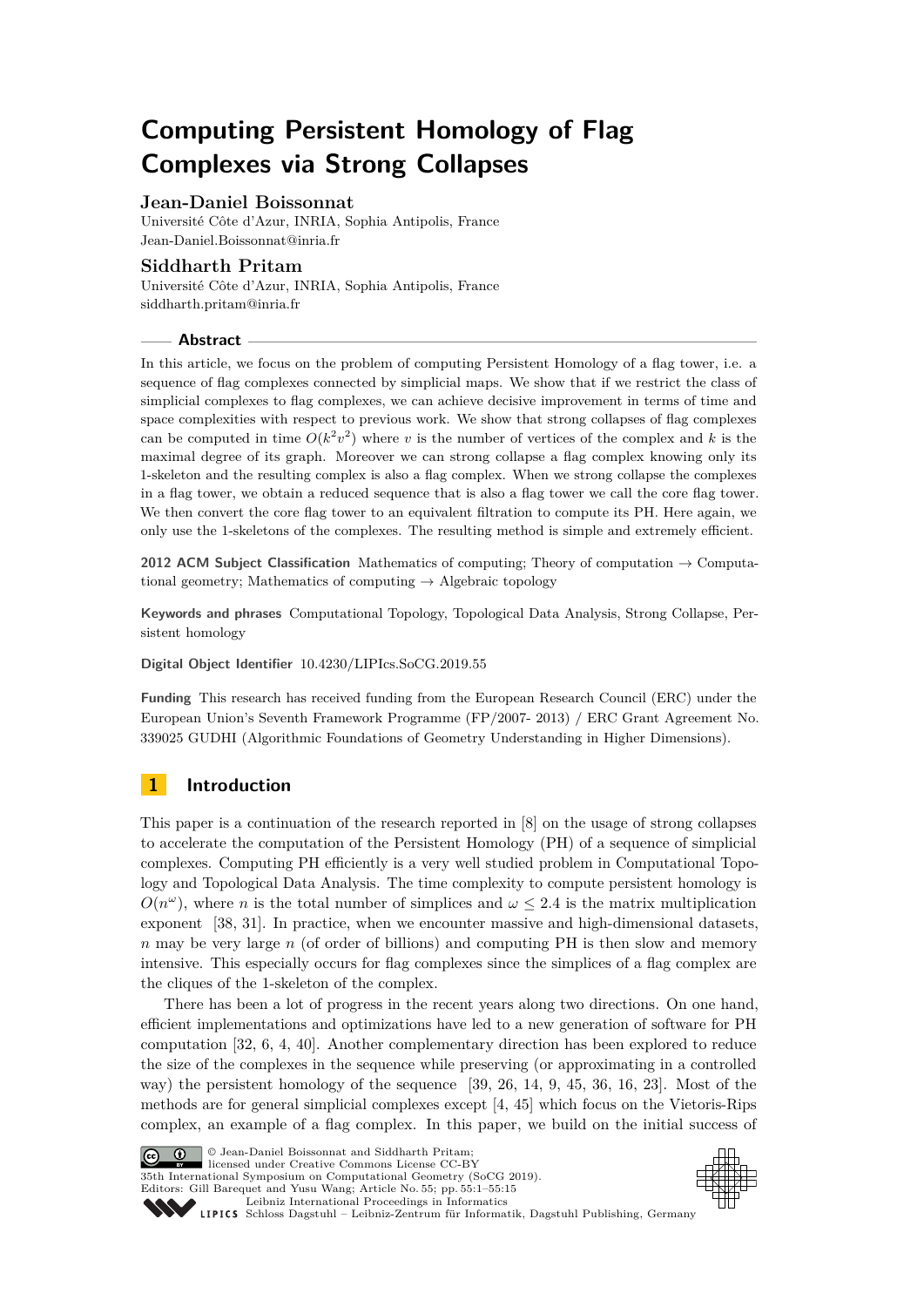## **55:2 Computing Persistent Homology of Flag Complexes via Strong Collapses**

[\[8\]](#page-12-0) and show that further decisive progress can be obtained if one restricts the family of simplicial complexes to flag complexes. Flag complexes are fully characterized by their graph (or 1-skeleton), the other faces being obtained by computing the cliques of the graph. Hence, a flag complex can be represented by its 1-skeleton, which is a very compact representation. Flag complexes are very popular and, in particular, Vietoris-Rips complexes are widely used in Topological Data Analysis.

It has been shown in [\[8\]](#page-12-0) that the persistent homology of a sequence of simplicial complexes can be computed very efficiently using *strong collapses*. The basic idea is to simplify the complexes of the input sequence by using strong collapses, as introduced by J. Barmak and E. Miniam [\[3\]](#page-12-3), and to compute the PH of an induced sequence of reduced simplicial complexes that has the same PH as the initial one. This reduced sequence is unique up to isomorphism and is called the *core sequence*. A crucial advantage of the method is that it only needs to store the *maximal simplices* of the complex, not the full set of the simplices of all dimensions, which saves space and time by a factor that can be exponential in the dimension of the complex. Still, in the case of a flag complex and, in particular, in the case of the widely used Vietoris-Rips complex, the maximal simplices are the maximal cliques of the 1-skeleton of the complex and their number can be very large (exponential in the dimension of the complex). As a result, the method of [\[8\]](#page-12-0) devoted most of the time to compute the maximal faces of the complexes prior to their strong collapse.

In this paper, we avoid computing maximal cliques and show that we can strong collapse any flag complex using only the *1-skeleton* or graph of the complex. Another crucial observation is that the reduced complex obtained by strong collapsing a flag complex is itself a flag complex.

Furthermore, if we consider a sequence of flag complexes connected by simplicial maps (a flag tower), we can strong collapse all the complexes of the sequence. The obtained core sequence is also a flag tower with smaller complexes that are connected by simplicial maps that are induced from the maps of the original sequence and the strong collapses. In the general case where the core sequence is not a filtration (which usually happens even if the original sequence is a filtration), we need to convert the flag tower to an equivalent filtration to compute its PH using known algorithms. To do so, we build on the work of [\[22,](#page-13-7) [35\]](#page-14-6) that we restrict to flag complexes and strong collapses. This allows us to convert a flag tower to an equivalent flag filtration using again only the 1-skeleton.

The major advantages of our approach are:

- $\blacksquare$  We can compute PH for large complexes of high dimensions as we don't need to compute the maximal simplices.
- The dimension of the original sequence is in fact irrelevant and what matters is the dimension of the core sequence, which is usually quite small.
- $\blacksquare$  Instead of computing the exact PH, we can compute an approximate PH which is substantially faster at a very minimal cost. We will explain more about the approximation scheme in Sections [2](#page-2-0) and [5.](#page-10-0)

The resulting method is simple and extremely efficient. On the theory side, we show that strong collapses can be computed in time  $O(k^2v^2)$  where *v* is the number of vertices of the complex and *k* the maximal degree of its graph. The algorithm described in this paper has been implemented. Numerous experiments show that the computation of the persistent homology of flag complexes can be obtained much faster than with previous methods, e.g. Ripser [\[4\]](#page-12-2). The code will be soon released in the Gudhi library [\[32\]](#page-13-1).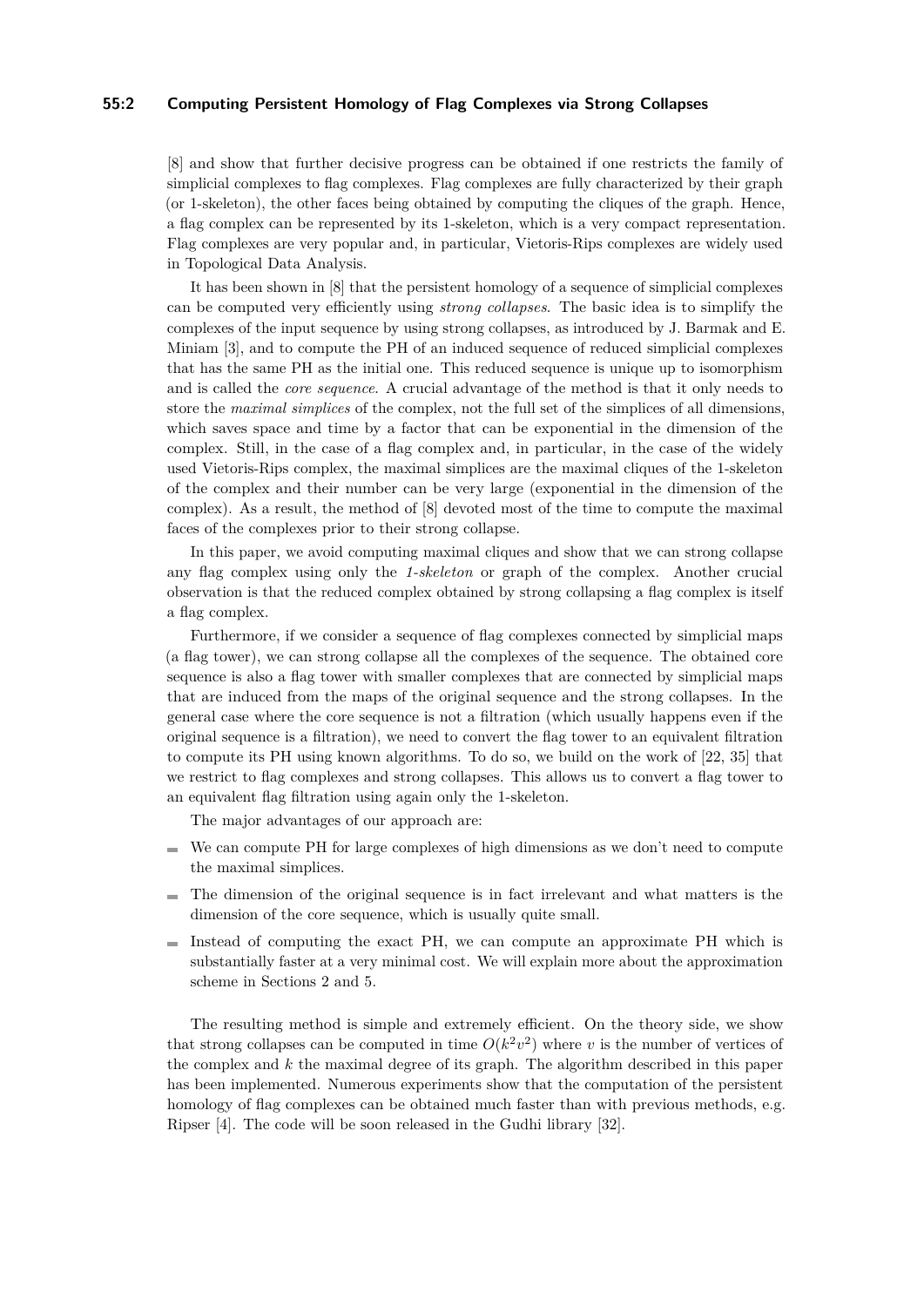## <span id="page-2-0"></span>**2 Preliminaries**

In this section, we provide a brief review of the notions of simplicial complex and strong collapse as introduced in [\[3\]](#page-12-3) and recalled in [\[8\]](#page-12-0). We use the same notations and conventions as in [\[8\]](#page-12-0) and just recall, in addition, some basic facts about *Flag complexes*. Readers can refer to [\[33\]](#page-13-8) for a comprehensive introduction to these topics.

**Simplex, simplicial complex and simplicial map.** An **abstract simplicial complex** *K* is a collection of subsets of a non-empty finite set *X,* such that for every subset *A* in *K*, all the subsets of *A* are in *K*. From now on we will call an *abstract simplicial complex* simply a *simplicial complex* or just a *complex*. An element of *K* is called a **simplex**. An element of cardinality  $k + 1$  is called a  $k$ -simplex and  $k$  is called its **dimension**. A simplex is called **maximal** if it is not a proper subset of any other simplex in *K*. A sub-collection *L* of *K* is called a **subcomplex**, if it is a simplicial complex itself.

A map  $\psi: K \to L$  between two simplicial complexes is called a **simplicial map**, if it always maps a simplex in *K* to a simplex in *L*. Simplicial maps are induced by vertexto-vertex maps. In particular, there is a finite number of simplicial maps between two given finite simplicial complexes. Simplicial maps induce continuous maps between the underlying geometric realisations of the simplicial complexes. Any general simplicial map can be decomposed into more elementary simplicial maps, namely **elementary inclusions** (i.e., inclusions of a single simplex) and **elementary contractions**  $\{ \{u, v\} \mapsto u \}$  (where a vertex is mapped onto another vertex). Two simplicial maps  $\phi: K \to L$  and  $\psi: K \to L$ are **contiguous** if, for all  $\sigma \in K$ ,  $\phi(\sigma) \cup \psi(\sigma) \in L$ . Two contiguous maps are known to be homotopic [\[41,](#page-14-7) Theorem 12.5].

**Flag complex.** A complex  $K$  is a flag or a clique complex if, when a subset of its vertices has pairwise edges between them, they span a simplex. It follows that the full structure of *K* is determined by its 1-skeleton we denote by *G*. For a vertex *v* in *G*, the **open neighborhood** *N<sub>G</sub>*(*v*) of *v* in *G* is defined as  $N_G(v) := \{u \in G \mid [uv] \in E\}$ . The **closed neighborhood**  $N_G[v]$  is  $N_G[v] := N_G(v) \cup \{v\}$ . We further define the relative closed neighborhood of *u* by *v* in *G* as the set of vertices in  $N_G[u]$  that are not in  $N_G[v]$ . We denote it by  $N_G[u \setminus v]$ .

**Dominated vertex.** Let  $\sigma$  be a simplex of a simplicial complex *K*, the **closed star** of  $\sigma$  in *K*,  $st_K(\sigma)$  is a subcomplex of *K* which is defined as follows,  $st_K(\sigma) := \{ \tau \in K | \tau \cup \sigma \in K \}.$ The **link** of  $\sigma$  in  $K$ ,  $lk_K(\sigma)$  is defined as the set of simplices in  $st_K(\sigma)$  which do not intersect with  $\sigma$ ,  $lk_K(\sigma) := {\tau \in st_K(\sigma) | \tau \cap \sigma = \emptyset}.$ 

Taking a join with a vertex transforms a simplicial complex into a **simplicial cone**. Formally if *L* is a simplicial complex and *a* is a vertex not in *L* then the simplicial cone *aL* is defined as  $aL := \{a, \tau \mid \tau \in L \text{ or } \tau = \sigma \cup a; \text{ where } \sigma \in L\}.$  A vertex v in K is called a **dominated vertex** if the link of *v* in  $K$ ,  $lk_K(v)$  is a simplicial cone, that is, there exists a vertex  $v' \neq v$  and a subcomplex *L* in *K*, such that  $lk_K(v) = v'L$ . We say that the vertex *v* is dominating *v* and *v* is dominated by *v*<sup>'</sup>. The symbol  $\mathbf{K} \setminus \mathbf{v}$  (deletion of *v* from  $K$ ) refers to the subcomplex of *K* which has all simplices of *K* except the ones containing *v*. Below is an important remark from [\[3,](#page-12-3) Remark 2.2], which proposes an alternative definition of dominated vertices.

<span id="page-2-1"></span>► Remark 1. A vertex  $v \in K$  is dominated by another vertex  $v' \in K$ , *if and only if* all the maximal simplices of  $K$  that contain  $v$  also contain  $v'$  [\[3\]](#page-12-3).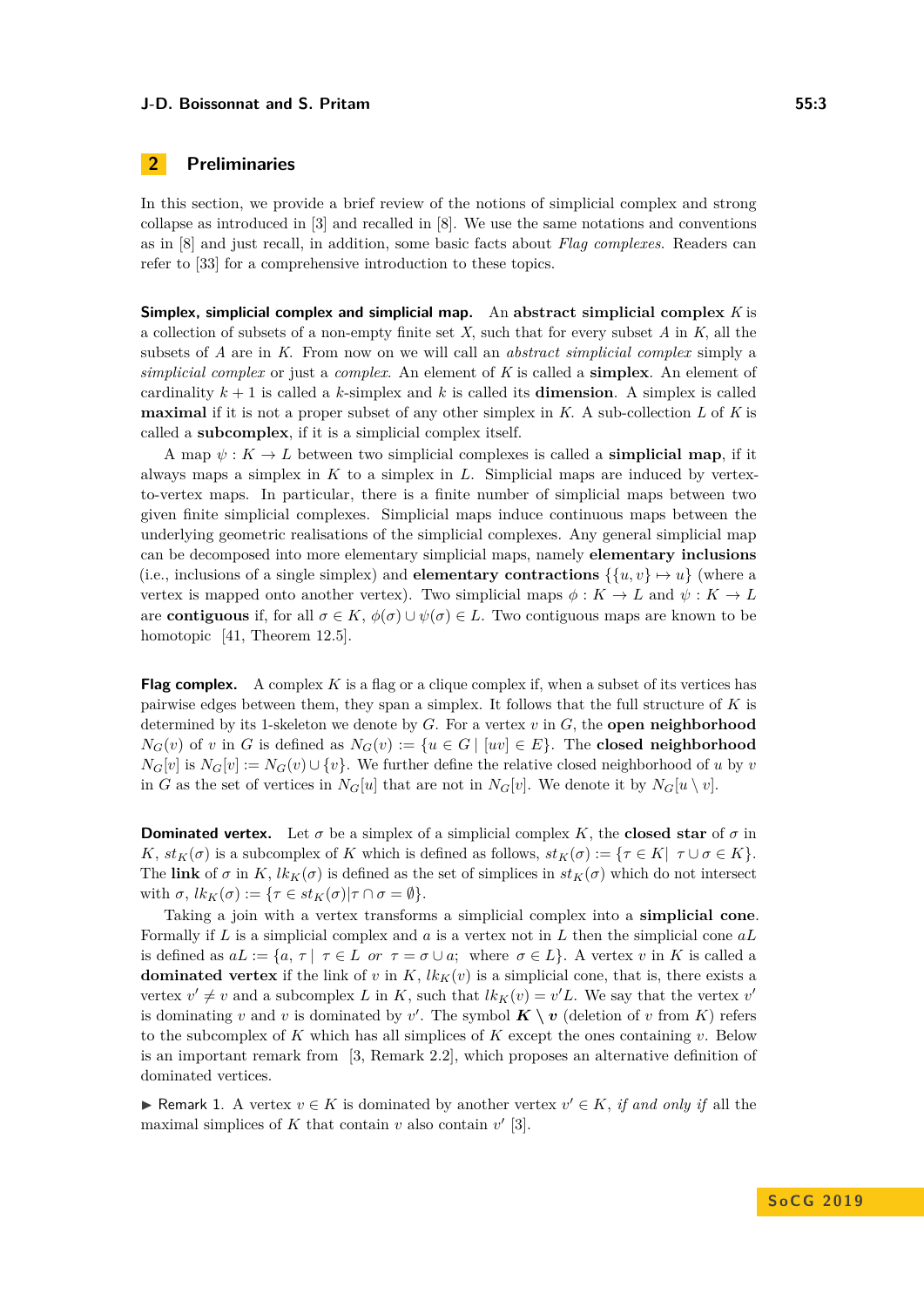

<span id="page-3-0"></span>**Figure 1** Illustration of an *elementary strong collapse*. In the complex on the left, *v* is dominated by  $v'$ . The link of  $v$  is highlighted in red. Removing  $v$  leads to the complex on the right.

**Strong collapse.** An **elementary strong collapse** is the deletion of a dominated vertex *v* from *K*, which we denote with  $K \searrow K \vee v$ . [Figure 1](#page-3-0) illustrates an easy case of an elementary strong collapse. There is a **strong collapse** from a simplicial complex *K* to its subcomplex *L*, if there exists a series of elementary strong collapses from *K* to *L*, denoted as  $K \searrow L$ . The inverse of a strong collapse is called a **strong expansion**. If there exists a combination of strong collapses and/or strong expansions from *K* to *L*, then *K* and *L* are said to have the same **strong homotopy type**.

The notion of strong homotopy type is stronger than the notion of simple homotopy type in the sense that if *K* and *L* have the same strong homotopy type, then they have the same simple homotopy type, and therefore the same homotopy type [\[3\]](#page-12-3). There are examples of contractible or simply collapsible simplicial complexes that are not strong collapsible.

A complex without any dominated vertex will be called a **minimal complex**. A **core** of a complex *K* is a minimal subcomplex  $K^c \subseteq K$ , such that  $K \searrow_K K^c$ . Every simplicial *complex has a unique core up to isomorphism. The core decides the strong homotopy type of the complex*, and two simplicial complexes have the same strong homotopy type *if and only if* they have isomorphic cores [\[3,](#page-12-3) Theorem 2.11].

<span id="page-3-1"></span>**Retraction map.** If a vertex  $v \in K$  is dominated by another vertex  $v' \in K$ , the vertex map  $r: K \to K \setminus v$  defined as:  $r(w) = w$  if  $w \neq v$  and  $r(v) = v'$ , induces a simplical map that is a *retraction* map. The homotopy between *r* and the identity  $i_{K\setminus v}$  over  $K \setminus v$  is in fact a strong deformation retract. Furthermore, the composition  $(i_{K\setminus v})r$  is contiguous to the identity  $i_K$ over *K* [\[3,](#page-12-3) Proposition 2.9].

**Sequences of complexes.** A sequence of simplicial complexes  $\mathcal{T}: \{K_1 \xrightarrow{f_1} K_2 \xrightarrow{f_2} K_3 \xrightarrow{f_3} K_4\}$ · · · *f*(*m*−1) −−−−→ *Km*}, connected through simplicial maps *f<sup>i</sup>* is called a **simplicial tower** or simply a *tower*. We call a tower a **flag tower** if all the simplicial complexes  $K_i$  are flag complexes. When all the simplicial maps *fi*s are inclusions, then the tower is called a filtration and a flag tower is called a **flag filtration**.

**Persistent homology.** If we compute the homology classes of all the  $K_i$ , we get the sequence  $\mathcal{P}(\mathcal{T}) : \{H_p(K_1) \xrightarrow{f_1^*} H_p(K_2) \xrightarrow{f_2^*} H_p(K_3) \xrightarrow{f_3^*} \cdots \xrightarrow{f_{(m-1)}^*} H_p(K_m)\}.$  Here  $H_p()$  denotes the homology class of dimension *p* with coefficients from a field F and ∗ denotes an induced homomorphism.  $\mathcal{P}(\mathcal{T})$  is a sequence of vector spaces connected through homomorphisms, called a **persistence module**. More formally, a *persistence module* V is a sequence of vector spaces  ${V_1 \rightarrow V_2 \rightarrow V_3 \rightarrow \cdots \rightarrow V_m}$  connected with homomorphisms  ${\rightarrow}$  between them. A persistence module arising from a sequence of simplicial complexes captures the evolution of the topology of the sequence.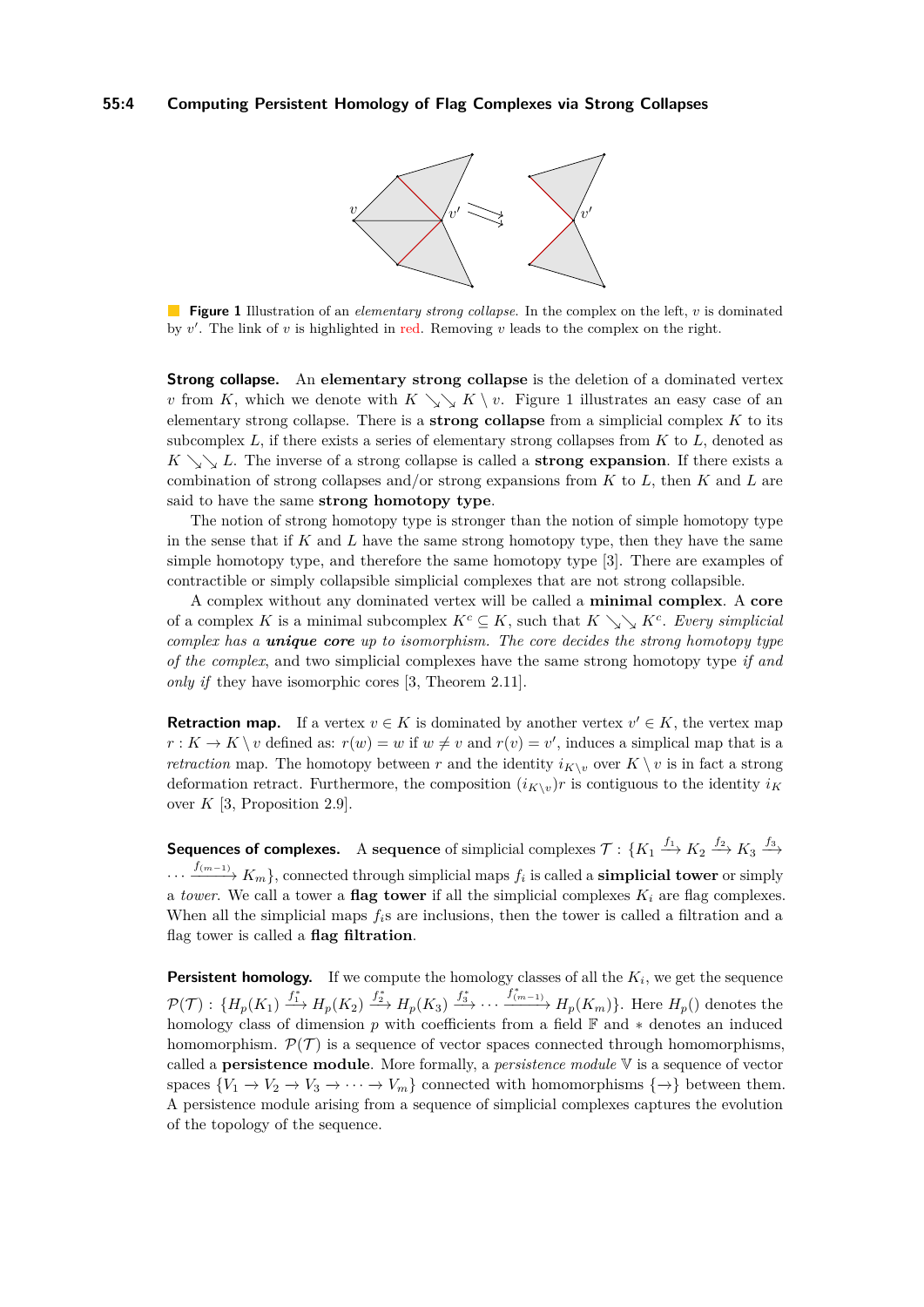Any persistence module can be *decomposed* into a collection of intervals of the form [*i, j*) [\[10\]](#page-13-9). The multiset of all the intervals [*i, j*) in this decomposition is called the **persistence diagram** of the persistence module. An interval of the form  $[i, j]$  in the persistence diagram of  $\mathcal{P}(\mathcal{T})$  corresponds to a homological feature (a 'cycle') which appeared at *i* and disappeared at *j*. The persistence diagram (PD) completely characterizes the persistence module, that is, there is a bijective correspondence between the PD and the equivalence class of the persistence module [\[10,](#page-13-9) [51\]](#page-14-8).

Two different persistence modules  $\mathbb{V}: \{V_1 \to V_2 \to \cdots \to V_m\}$  and  $\mathbb{W}: \{W_1 \to W_2 \to \cdots \to W_m\}$  $\cdots \rightarrow W_m$ , connected through a set of homomorphisms  $\phi_i : V_i \rightarrow W_i$  are **equivalent** if the  $\phi_i$  are isomorphisms and the following diagram commutes [\[10,](#page-13-9) [20\]](#page-13-10).

$$
V_1 \longrightarrow V_2 \qquad \cdots \qquad \longrightarrow V_{m-1} \longrightarrow V_m
$$
  
\n
$$
\downarrow_{\phi_1} \qquad \qquad \downarrow_{\phi_2} \qquad \qquad \downarrow_{\phi_{m-1}} \qquad \qquad \downarrow_{\phi_m}
$$
  
\n
$$
W_1 \longrightarrow W_2 \qquad \qquad \cdots \qquad \longrightarrow W_{m-1} \longrightarrow W_m
$$

The equivalent persistence modules will have the same interval decomposition, therefore the same diagram.

**Overview of the algorithm and approximation scheme.** The algorithm presented in this paper adopts the same strategy as the algorithm reported in [\[8\]](#page-12-0). However we just focus on *flag towers* instead of general sequences.

Let  $\mathcal{T}: \{K_1 \stackrel{f_1}{\longrightarrow} K_2 \stackrel{f_2}{\longrightarrow} \cdots \stackrel{f_{(m-1)}}{\longrightarrow} K_m\}$  be a flag tower of which we want to compute the persistence diagram. We first strong collapse the various complexes  $K_i$ ,  $i = 1, ..., m$ as suggested in  $[8]$ . Since each  $K_i$  is a flag complex, the computation of its core can be computed much more efficiently using only its 1-skeleton. The new algorithm is discussed in detail in Section [3.](#page-4-0)

We then compute a *core tower* that connects the *Ki*s through induced simplicial maps. This is again an adaptation of what has been done in [\[8\]](#page-12-0) for general simplicial complexes to the case of flag complexes. Lastly, we compute a flag *filtration* with the same PH as the core tower. This is similar to what has been done in [\[22,](#page-13-7) [35\]](#page-14-6), and is detailed in Section [4.](#page-7-0) This filtration can then be sent to any algorithm that computes the persistence homology of a flag filtration [\[40,](#page-14-1) [4,](#page-12-2) [6,](#page-12-1) [32\]](#page-13-1).

It is important to note that the algorithm computes the exact PH of the input flag tower  $\mathcal{T}$ . However, instead of considering all the  $K_i$ s and the associated simplicial maps, we can select some of the  $K_i$ s we rename  $K'_1, ..., K'_q$ , and compose the original maps  $f_1, ..., f_{m-1}$ to obtain simplicial maps  $f'_1, ..., f'_{q-1}$  connecting the selected complexes. We thus obtain a sub-tower  $\mathcal{T}'$  and the algorithm will then compute the exact PH of  $\mathcal{T}'$ . An application of this idea will be presented for Vietoris-Rips filtrations in Section [5.](#page-10-0) By rounding the values of the threshold parameter to a given number of snapshots of the threshold value, we will be able to approximate in a controlled way the PH of the initial filtration  $\mathcal{T}$ .

## <span id="page-4-0"></span>**3 Strong Collapse of a Flag complex**

In this section, we show that the core of a flag complex *K* is itself a flag complex whose graph is called the *core graph* of *K*. The core graph of *K* can be computed from the 1-skeleton *G* of *K* in time  $\mathcal{O}(v^2 k^2)$ , where *v* is the number of vertices in *K* and *k* is an upper bound on the degree of  $G$  (i.e. the number of edges that are incident on a vertex in  $K$ ).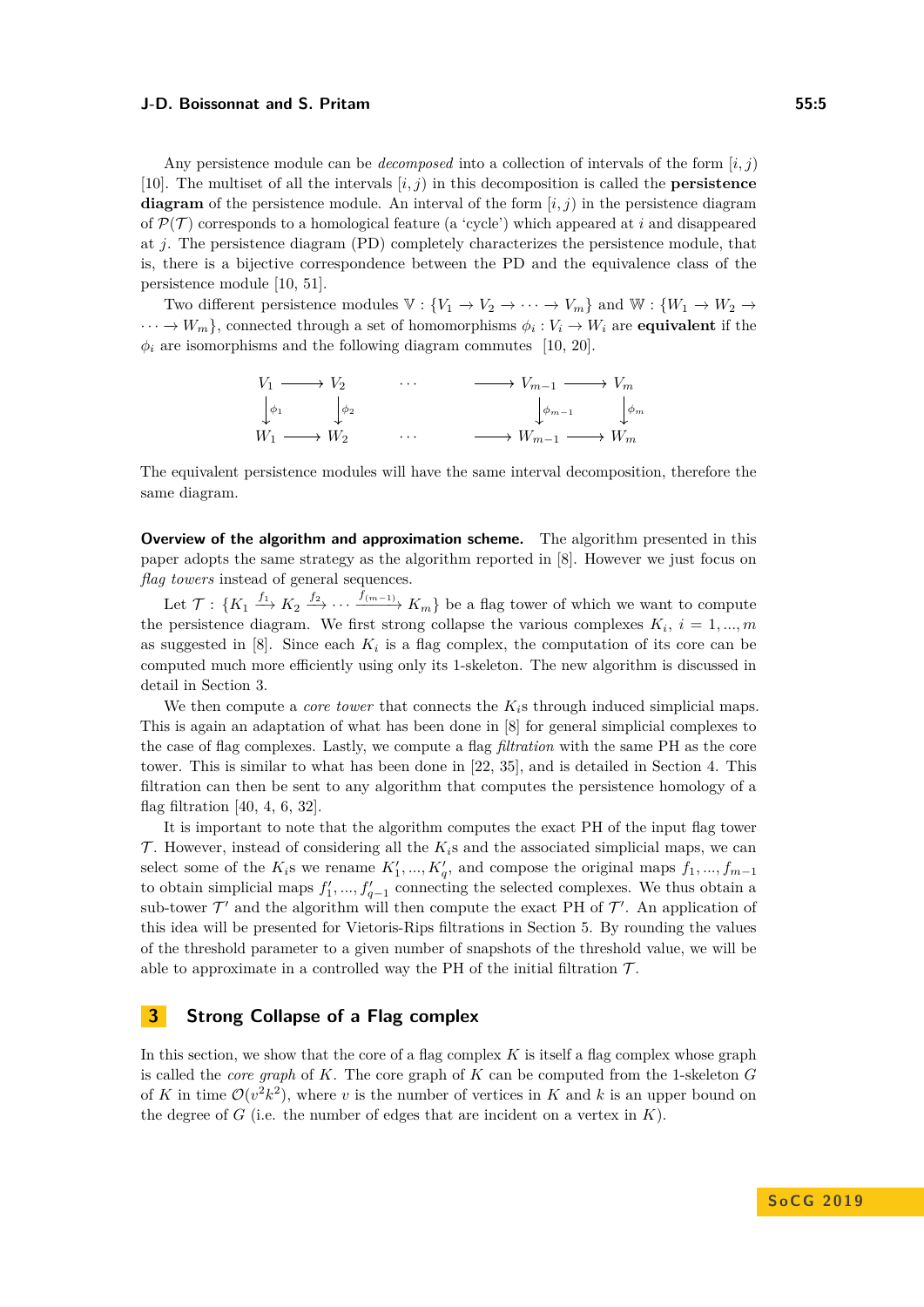#### **55:6 Computing Persistent Homology of Flag Complexes via Strong Collapses**

Although this change wrt the algorithm in [\[8\]](#page-12-0) might look minor, it is crucial in practice as the time to compute all the maximal simplices of a flag complex from its graph is exponential in the number of its vertices. We thus reduce immensely the time and space complexity of the general algorithm of [\[8\]](#page-12-0) whose complexity is  $\mathcal{O}(v^2 \Gamma_0 d + m^2 \Gamma_0 d)$ , where  $\Gamma_0$  is an upper bound on the number of *maximal simplices* incident to a vertex.

In the following lemma, we describe a condition in terms of the closed neighborhood  $N_G[v]$  of a vertex *v* of a flag complex *K* under which *v* will be dominated by another vertex  $v'$  of  $K$ . This result has been studied in another context in [\[30,](#page-13-11) Lemma 4.1].

<span id="page-5-0"></span>▶ **Lemma 2.** Let *K* be a flag complex. A vertex  $v \in K$  is dominated by  $v'$  iff  $N_G[v] \subseteq N_G[v']$ .

**Proof.** If  $v$  is dominated by  $v'$ , then, according to Remark [1,](#page-2-1) the set of maximal simplices that contain  $v$  is a subset of the set of maximal simplices that contain  $v'$ . It follows that  $N_G[v] \subseteq N_G[v']$ .

Now we prove the other direction. Let  $\sigma$  be a maximal simplex of K containing *v*. Any other vertex *x* of  $\sigma$  is joined to *v* by an edge  $[x, v] \in \sigma$ . Moreover, since  $N_G[v] \subseteq N_G[v']$ , [ $v, v'$ ] and [ $x, v'$ ] are in K. It follows that every vertex in  $\sigma$  has an edge with both  $v$  and  $v'$ and, since K is a flag complex and  $\sigma$  is maximal,  $v'$  must be in  $\sigma$ . This implies that all the maximal simplices that contain  $v$  also contain  $v'$ . Hence  $v$  is dominated by  $v'$  $\mathcal{L}$   $\mathcal{L}$   $\mathcal{L}$ 

As mentioned before, an elementary strong collapse consists in removing a dominated vertex, and it can be easily observed that removing a vertex does not affect the 'flagness' of the residual complex  $K \setminus v$ . In other words, if  $\sigma$  is a maximal clique with vertex  $v$ , the resultant clique  $\sigma \setminus v$  is still a maximal clique in  $K \setminus v$ . Moreover, all the other cliques that do not contain *v* still span the complete simplices. This implies that the core  $K^c$  of a flag complex *K* with graph *G* is a flag complex of a sub-graph  $G^c$  of *G*.

In what follows next, we describe an algorithm to compute the core graph  $G^c \subseteq G$  whose flag complex is the core  $K^c$  of  $K$ .

**Data structure.** We represent *G* with its adjacency matrix *M*, where the rows and the columns of *M* represent the vertices of *G*. An entry  $M[v_i][v_j]$  associated with vertices  $v_i$  and  $v_j$  is set to 1 if either the edge  $[v_i, v_j] \in G$  or  $i = j$ , and to 0 otherwise. Note that we set  $M[v_i][v_j] = 1$  for  $i = j$  to be able to consider closed neighborhood. We will say that a row  $v$  is contained in another row  $v'$  if the set of column indices of the non-zero entries of  $v$  is a subset of the indices of the non-zero entries of  $v'$ . It is clear that if a row  $v$  is contained in another row v', we have  $N_G[v] \subseteq N_G[v']$  and therefore the vertex v is dominated by the  $\text{vertex } v'.$ 

**Core graph algorithm.** Given the adjacency matrix *M* of *G*, we compute the adjacency matrix *C* of the core graph  $G^c$ . In view of Lemma [2,](#page-5-0) we can easily compute *C* from *M* using basic row removal operations. Loosely speaking, we remove the rows of *M* that are contained in another row. After removing the row associated to  $v$ , we simultaneously update the matrix by removing the column associated to *v*. The process is iterated as long as the matrix can be reduced. Upon termination, we output the reduced matrix *C*, which is the adiacency matrix of the core graph  $G<sup>c</sup>$  of K. Since the core of a complex is always unique, the order in which vertices are removed does not matter [\[3\]](#page-12-3).

**Retraction map computation.** We can easily compute the retraction map *r* defined in Section [2](#page-3-1) using the above core graph algorithm. A row *v* being removed in *M* corresponds to a dominated vertex in *K* and the row which contains *v* corresponds to a dominating vertex. Therefore we map the dominated vertex to the dominating vertex.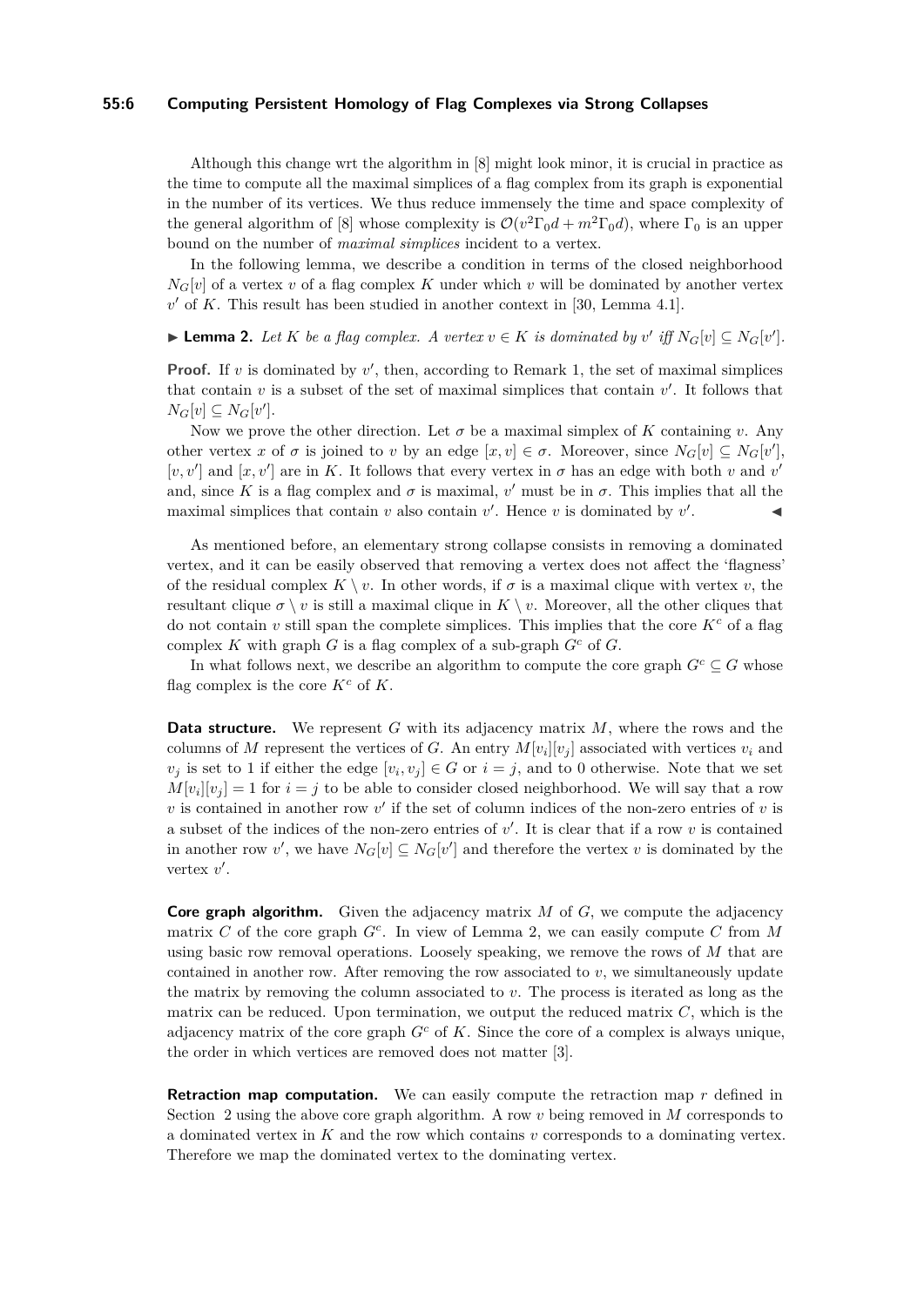**Domination tests optimization.** Let us observe that, to check if a row *v* is dominated by some other row  $v'$ , it is sufficient to compare  $v$  with its neighbors, which are at most  $k$  in number, if *k* denotes the maximum degree of the vertices in *G*.

We define a row *v* to be a **candidate row** for the next iteration if at least one of its neighbors has been removed in a previous row removal iteration. We observe that the candidate rows are the only rows that need to be considered in the domination tests of the algorithm. Indeed, a row *w* of *M* whose set of neighbors has not been modified at the previous *iteration* cannot be dominated by another row  $v'$  of  $M$ , as  $w$  was not dominated in the previous iteration and all other vertices can only loose neighbors. This ensures that *w* will still remain un-dominated.

We maintain a *queue*, for the candidate rows (rowQueue) which is implemented as a First in First out (FIFO) queue. At each iteration, we *pop out* a candidate row from rowQueue for domination test. After each successful domination test, we push the new candidate rows in the queue in preparation for the subsequent iteration. In the first iteration, we push all the rows in rowQueue. Algorithm [1](#page-6-0) gives the pseudo code of our algorithm.

<span id="page-6-0"></span>

| <b>Algorithm 1</b> Core graph algorithm.                                               |  |
|----------------------------------------------------------------------------------------|--|
| 1: procedure $\text{Cone}(M)$                                                          |  |
| <b>input</b> : the adjacency matrix M of the graph of a flag complex $K$<br>2:         |  |
| rowQueue $\leftarrow$ push all rows of M (all vertices of K)<br>3:                     |  |
| while rowQueue is not empty do<br>4:                                                   |  |
| $v \leftarrow pop(rowQueue)$<br>5:                                                     |  |
| $N_G[v] \leftarrow$ the non-zero columns of v<br>6:                                    |  |
| for w in $N_G[v]$ do<br>7:                                                             |  |
| if $N_G[v] \subseteq N_G[w]$ then<br>8:                                                |  |
| Remove from $M$ the column and the row associated to $v$<br>9:                         |  |
| <i>push</i> all the entries of $N_G(v)$ to rowQueue if not pushed before<br>10:        |  |
| break<br>11:                                                                           |  |
| end if<br>12:                                                                          |  |
| end for<br>13:                                                                         |  |
| end while<br>14:                                                                       |  |
| $\triangleright M$ is now the adjacency matrix of the core of $K$<br>return $M$<br>15: |  |
| 16: end procedure                                                                      |  |

**Time Complexity.** Let us start by analyzing the most basic operation in our algorithm which is to determine if a row is dominated by another row. We store the rows of the matrix as sorted lists. Deciding if a sorted list is included in another sorted list (Line 8) can be done in time  $\mathcal{O}(l)$ , where l is the size of the longer list. In our case, the length of a row list is at most  $k + 1$  where k denotes as before the maximal degree of any vertex. Hence lines  $8-12$ takes  $\mathcal{O}(k)$  time.

As explained in the paragraph *Domination tests optimization*, each row is checked against at most *k* other rows. Hence the for loop (Lines 7-13) is executed at most *k* times. Moreover, since at each iteration we ought to remove at least one row, the total number of iterations on the rows, i.e. the number of times the while loop is executed, is at most  $O(v^2)$ , where *v* is the total number of vertices of the complex *K*. It follows that the worst-case time complexity of our algorithm is  $\mathcal{O}(v^2k^2)$ .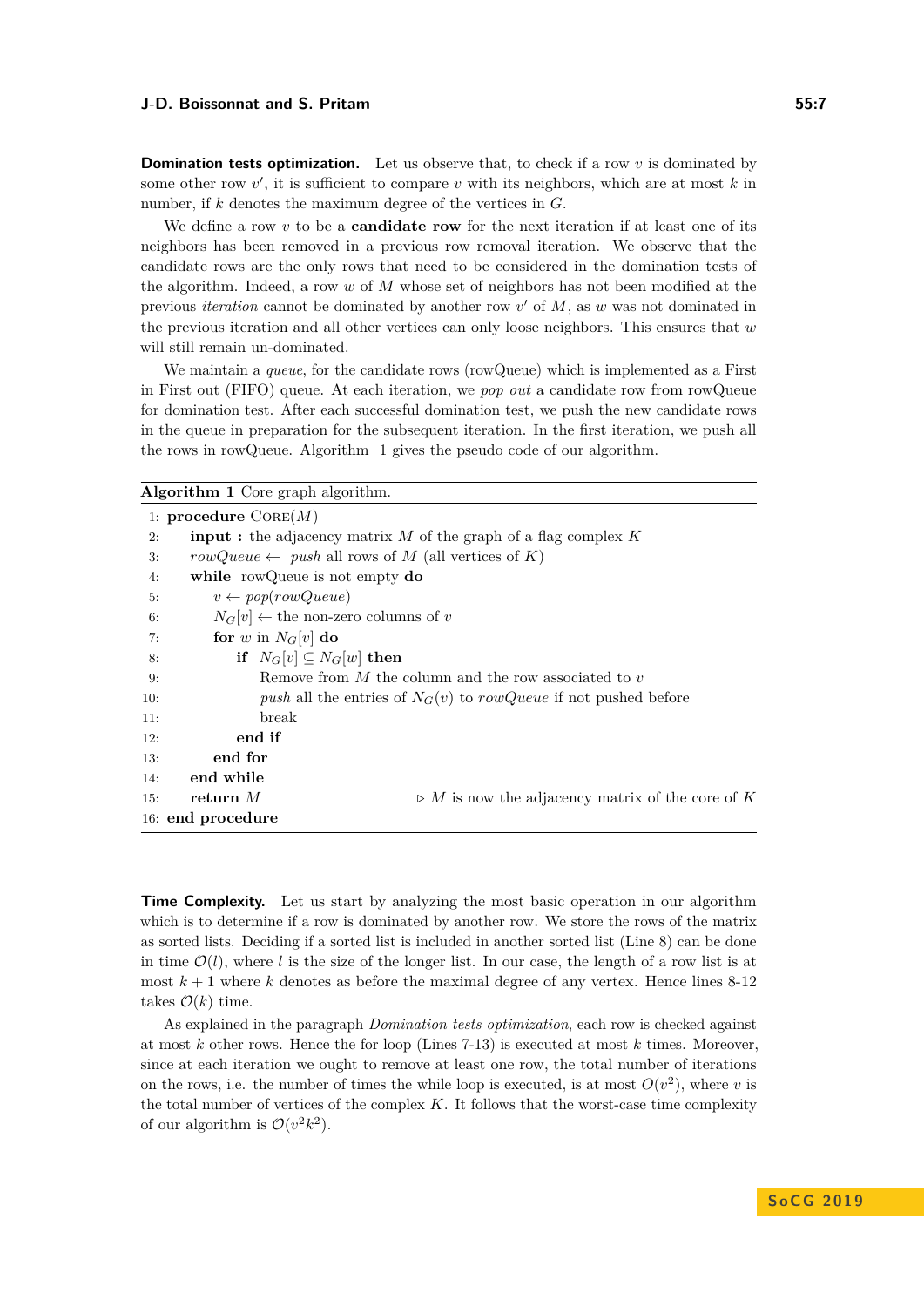## <span id="page-7-0"></span>**4 From a Flag Tower to a Flag Filtration**

In this section, we show that, thanks to the notion of strong collapses, we can efficiently turn a flag *tower* into a flag *filtration* using only edge inclusions over the 1-skeletons of the complexes.

## **4.1 Previous work**

It is known that any general simplicial map can be decomposed into elementary inclusions and elementary contractions. Hence if we can replace an elementary contraction  $\{\{u, v\} \mapsto u\}$  by an equivalent (not necessarily elementary) inclusion, we transform a tower into an equivalent filtration. This was the philosophy introduced by Dey et al. [\[22\]](#page-13-7). This idea has been further refined by Kerber and Schreiber [\[35\]](#page-14-6) who introduced a slightly different approach based on coning. They provided theoretical bounds on the size and time to construct the final equivalent filtration. Specifically, they proved that the size of the equivalent filtration is  $\mathcal{O}(d * n * \log n_0)$ , where *d* is the maximal dimension of the complexes in the input tower and  $n$  (resp.  $n_0$ ) the total number of elementary inclusions (resp. vertex inclusions) in the input tower [\[35,](#page-14-6) Theorem 2].

## **4.2 A new construction**

We now present an algorithm that turns a flag tower into a flag filtration with the same PH. Our work builds upon the above mentioned previous works [\[22,](#page-13-7) [35\]](#page-14-6). The difference is that we use strong expansion which is the inverse operation of a strong collapse. The main advantage of strong expansions is that, when the input is a flag tower, we can use the domination criterion of Lemma [2.](#page-5-0) This leads to a simple algorithm that only deals with edges. The output filtration is a flag filtration, which can be represented very compactly. Moreover, since a strong expansion is a coning, we will be able to use the theoretical results of [\[35\]](#page-14-6). Now we describe our construction.

Let  $K_i$  be a flag complex and  $G_i$  be its 1-skeleton. We associate to  $K_i$  an augmented complex  $\mathbb{K}_i \supseteq K_i$ . As will be seen below,  $\mathbb{K}_i$  is also a flag complex whose 1-skeleton will be denoted by  $\mathbb{G}_i$ . Following the terminology of [\[35\]](#page-14-6), we call a vertex  $v \in \mathbb{K}_i$  to be **active** if it is currently *not dominated*. The active closed neighborhood  $ActN_{G_i}[v]$  is then defined as the set of all active vertices in  $N_{G_i}[v]$ . Similarly,  $ActN_{G_i}[v \setminus u]$  denotes the set of active vertices in the closed neighborhood  $N_{G_i}[v]$  of  $v$  that are not in  $N_{G_i}[u]$ . Finally, let  $\{[u, ActN_{G_i}[v \setminus u]]\}$ denote the set of edges between *u* and  $ActN_{G_i}[v \setminus u]$ .

Using the notions defined above, we now explain how to inductively construct a filtration associated to a given flag tower. The construction operates in a streaming fashion on the 1-skeleton. We distinguish two kinds of inputs: elementary inclusions (of a vertex or an edge) and elementary contractions. For  $i = 0$ , we set  $\mathbb{G}_0 = \emptyset$ . We then define  $\mathbb{G}_i$  as follows.

- **1.** if  $G_i \stackrel{\cup \sigma}{\longrightarrow} G_{i+1}$  is an elementary *inclusion* where  $\sigma$  is either a vertex or an edge, we set  $\mathbb{G}_{i+1} := \mathbb{G}_i \cup \sigma.$
- 2. if  $G_i \xrightarrow{\{u,v\}\mapsto u} G_{i+1}$  is an elementary *contraction* 
	- **2.1.** if  $|ActN_{\mathbb{G}_i}[v \setminus u]| \leq |ActN_{\mathbb{G}_i}[u \setminus v]|$ , we set  $\mathbb{G}_{i+1} := \mathbb{G}_i \cup \{[u,ActN_{\mathbb{G}_i}[v \setminus u]\}$  and *v* as contracted
	- **2.2.** otherwise, we set  $\mathbb{G}_{i+1} := \mathbb{G}_i \cup \{[v, ActN_{\mathbb{G}_i}[u \setminus v]]\}$  and *u* as contracted.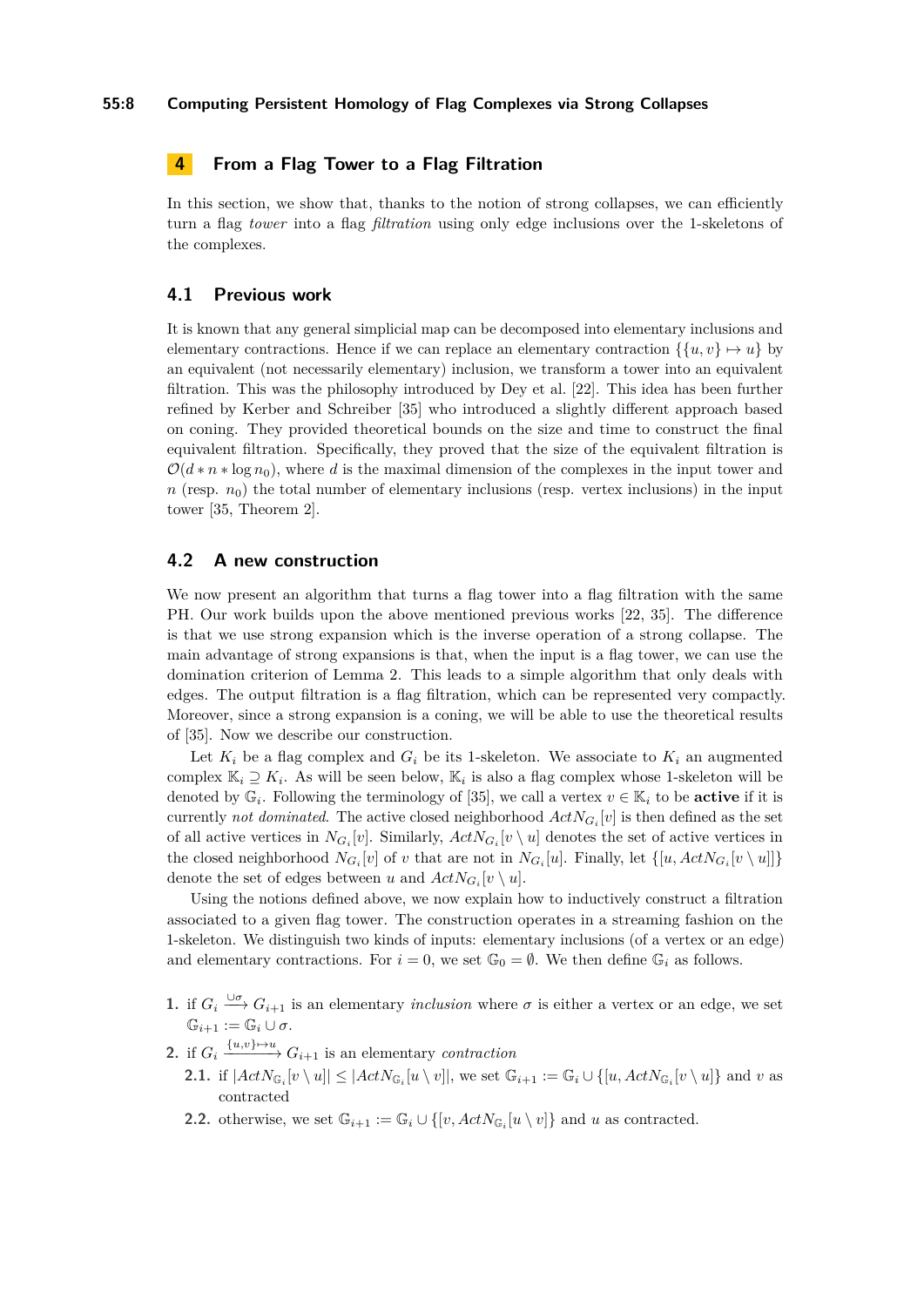

Note that  $\mathbb{G}_i \subseteq \mathbb{G}_{i+1}$  and thus  $\mathbb{K}_i \subseteq \mathbb{K}_{i+1}$ . We continue the construction until the end of our input tower.

**Complexity Analysis.** The vertices marked *contracted* during our construction are exactly the same as the inactive vertices defined in [\[35\]](#page-14-6). By construction, any contracted vertex will be dominated permanently in the filtration. Since such a vertex stops existing in the tower later on, its neighborhood stays the same and the vertex remains dominated. Therefore, at any point in our construction, the number of active vertices is less than the number of active vertices that are used in [\[35\]](#page-14-6). Moreover, since a strong expansion is a coning, the size of the final filtration in our construction is at most that obtained by the construction prescribed in [\[35\]](#page-14-6). Moreover, since we are working with 1-skeletons only, the space and time complexity of our method is much lower than that of [\[35\]](#page-14-6).

Let us now analyze the time complexity of the algorithm. Notice that there are two basic operations on the 1-skeleton, elementary inclusions in Line 1, and the computation and comparison of  $ActN_{\mathbb{G}_i}[v \setminus u]$  and  $ActN_{\mathbb{G}_i}[u \setminus v]$  in Lines 2.1 and 2.2. Elementary inclusions can be performed in constant time  $\mathcal{O}(1)$ . To compute  $ActN_{\mathbb{G}_i}[v \setminus u]$  we need to compute  $N_{\mathbb{G}_i}[v]$ ,  $N_{\mathbb{G}_i}[u]$  and the subset of vertices that are dominated (inactive) in  $N_{\mathbb{G}_i}[v \setminus u]$ . We can access  $N_{\mathbb{G}_i}[v]$  and  $N_{\mathbb{G}_i}[u]$  in constant time  $\mathcal{O}(1)$  and compute the set-difference  $N_{\mathbb{G}_i}[v \setminus u]$ in  $\mathcal{O}(k \log k)$  time, where k is the maximum degree of a vertex. Finally computing the dominated vertices in  $N_{\mathbb{G}_i}[v \setminus u]$  can be done in  $\mathcal{O}(k^3)$  time as  $|N_{\mathbb{G}_i}[v \setminus u]| \leq k$ . Therefore computing  $ActN_{\mathbb{G}_i}[v \setminus u]$  and  $ActN_{\mathbb{G}_i}[u \setminus v]$  takes  $\mathcal{O}(k^3)$  time. Since the size of active relative closed neighborhoods are bounded by *k*, for each elementary contraction, we include at most  $k$  edges in  $\mathcal{O}(k)$  time. It follows that the worst-case time complexity for each elementary contraction is  $\mathcal{O}(k^3)$ .

We conclude that the time complexity of the algorithm is  $\mathcal{O}(|\mathbb{G}_m| + n_c * k^3)$  where  $n_c$ is the number of elementary contractions in the input tower and  $|\mathbb{G}_m|$  is the size of the 1-skeleton of the output flag filtration. The space complexity of our construction is  $\mathcal{O}(n_0 * k)$ which is the size of a sparse adjacency matrix of a flag complex with  $n_0$  vertices.

**Correctness.** Finally we prove few lemmas and state our main result Theorem [7](#page-10-1) to certify the correctness of the output of our construction.

<span id="page-8-0"></span>► **Lemma 3.** Let  $f_i: K_i \xrightarrow{\{u,v\}\mapsto u} K_{i+1}$  be the first elementary contraction in the tower  $\mathcal{T}: K_0 \stackrel{f_0}{\longrightarrow} K_1 \stackrel{f_1}{\longrightarrow} \ldots \stackrel{f_{m-1}}{\longrightarrow} K_m$ . Then the complex  $K_{i+1}$  is a subcomplex of  $\mathbb{K}_{i+1}$  and  $\mathbb{K}_{i+1} \searrow \searrow K_{i+1}.$ 

**Proof.** We prove the second part  $\mathbb{K}_{i+1} \searrow \searrow K_{i+1}$  of the statement which then implies the first part  $K_{i+1} \subset \mathbb{K}_{i+1}$ . Since  $f_i$  is the first contraction  $\mathbb{K}_i = K_i$  and  $\mathbb{G}_i = G_i$ . Let  $\mathbb{G}_{i+1} := G_i \cup \{ [u, \text{ActN}_{G_i}[v \setminus u]] \}$  be the graph defined in the construction Line 2.1. By construction, contracting *v* to *u* in both graphs  $G_i$  and  $\mathbb{G}_{i+1}$  yields the same graph  $G_{i+1}$ .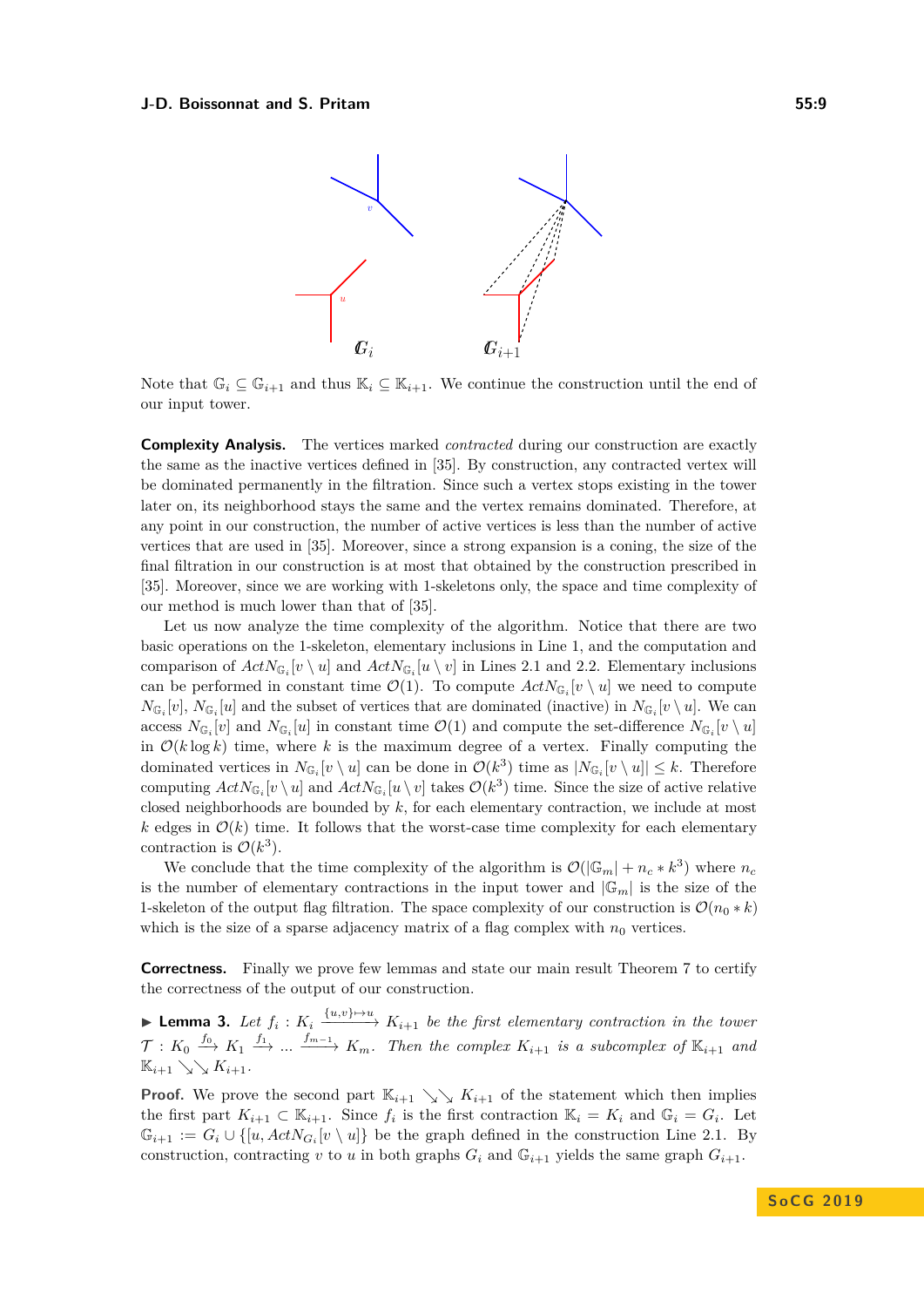## **55:10 Computing Persistent Homology of Flag Complexes via Strong Collapses**

Let  $x' \in ActN_{G_i}[v \setminus u]$ . We observe that adding the edge  $[ux']$  to  $G_i$  does not change the fact that all  $x \in \{N_{G_i}[v \setminus u] \setminus ActN_{G_i}[v \setminus u]\}$  are dominated since the addition of  $[ux']$  only adds neighbors to  $N_{G_i}[x']$  and  $N_{G_i}[u]$ . Removing all the dominated vertices in  $N_{G_i}[v \setminus u]$ thus provides a sequence of elementary strong collapses. By performing all such elementary strong collapses,  $\mathbb{K}_{i+1}$  is eventually transformed into a complex  $K^0_{i+1}$ . By doing so, we have removed all the dominated vertices from  $N_{G_i}[v \setminus u]$  and added edges between *u* and the non dominated vertices that are in  $N_{G_i}[v \setminus u]$ . This implies that *v* is dominated by *u* in  $K_{i+1}^0$ . The elementary strong collapse of *v* onto *u*, implies  $K_{i+1}^0 \searrow \searrow K_{i+1}$  and therefore  $\mathbb{K}_{i+1} \searrow \searrow K_{i+1}.$ 

<span id="page-9-0"></span>**► Lemma 4.** Let  $f_i: K_i \xrightarrow{\{u,v\}\mapsto u} K_{i+1}$  be the first elementary contraction in the tower  $\mathbb{T}: K_0 \xrightarrow{f_0} K_1 \xrightarrow{f_1} \ldots \xrightarrow{f_{m-1}} K_m$ . Then the following diagram commutes



*Here*  $i': K_{i+1} \hookrightarrow \mathbb{K}_{i+1}$  *is the inclusion induced by the strong collapse. i*<sup>\*</sup> *and*  $(i')^*$  *are homomorphisms induced by the inclusion maps.*

**Proof.** Using the fact that  $f_i$  is the first contraction, we have the inclusion  $\mathbb{K}_i = K_i \subseteq \mathbb{K}_{i+1}$ . Let  $K^0_{i+1}$  be the complex as defined in the proof of Lemma [3.](#page-8-0) Consider the following diagram of simplicial complexes, and note that  $i' = i_1 \circ i_0$  where  $i_0$  and  $i_1$  are both inclusions induced by the respective strong collapses.

$$
K_i \xrightarrow{f_i} K_{i+1}
$$

$$
\downarrow \qquad \qquad i_0
$$

$$
\mathbb{K}_{i+1} \xleftarrow{i_1} K_{i+1}^0
$$

We claim that the maps  $i' \circ f_i$  and  $i$  are contiguous, which we denote  $i' \circ f_i \sim i$ . Indeed, let  $\sigma$  be any simplex in  $K_i$ . Since *i* is an inclusion,  $i(\sigma) = \sigma$ .

**Case 1.** If  $v \notin \sigma$ , then  $i' \circ f_i(\sigma) = \sigma = i(\sigma)$ .

**Case 2.** If  $v \in \sigma$ ,  $f_i(\sigma)$  is a simplex  $\gamma \in K_{i+1}$  that contains *u* and, since  $i_0$  is an inclusion,  $i_0 \circ f_i(\sigma) = \gamma$ . Observe that, in the retraction map associated to the strong collapse  $r_1 : \mathbb{K}_{i+1} \searrow \searrow K_{i+1}^0$ , *v* is not contracted (by construction of  $K_{i+1}^0$ ). Therefore  $r_1 \circ i(\sigma)$  is a simplex  $\gamma' \in K_{i+1}^0$  that contains *v*.

Now, as mentioned in the proof of Lemma [3,](#page-8-0) *u* dominates *v* in  $K_{i+1}^0$ . Therefore all the maximal simplices in  $K^0_{i+1}$  that contain *v* also contain *u* (Remark [1\)](#page-2-1). Therefore,  $\gamma'$  is a face of a maximal simplex  $\tau \in K_{i+1}^0$  that contains *u* (in addition to *v*).

Since  $\gamma$  is obtained by contracting *v* to *u*,  $\gamma$  must be a face of  $\tau$  that contains both *u* and *v*. This implies that  $\gamma' \cup \gamma \subseteq \tau$ , which in turn implies that  $r_1 \circ i(\sigma)$  is contiguous to *i*<sub>0</sub> ◦ *f*<sub>*i*</sub>( $\sigma$ ). After composing both sides with *i*<sub>1</sub>, we get *i*<sub>1</sub> ◦ *r*<sub>1</sub> ◦ *i*<sub>(</sub> $\sigma$ ) ∼ *i*<sub>1</sub> ◦ *i*<sub>0</sub> ◦ *f<sub><i>i*</sub>( $\sigma$ ). Now since  $\mathbb{K}_{i+1} \searrow \searrow K_{i+1}^0$ ,  $i_1 \circ r_1 \sim 1_{\mathbb{K}_{i+1}}$  [\[3\]](#page-12-3), where  $1_{\mathbb{K}_{i+1}}$  is the identity over  $\mathbb{K}_{i+1}$ . As  $i_1 \circ i_0 = i'$ , we have  $i' \circ f_i(\sigma) \sim i(\sigma)$ .

Combining both the cases we conclude  $i' \circ f_i \sim i$ .

Since contiguous maps are homotopic at the level of geometric realizations, the diagram in the lemma commutes.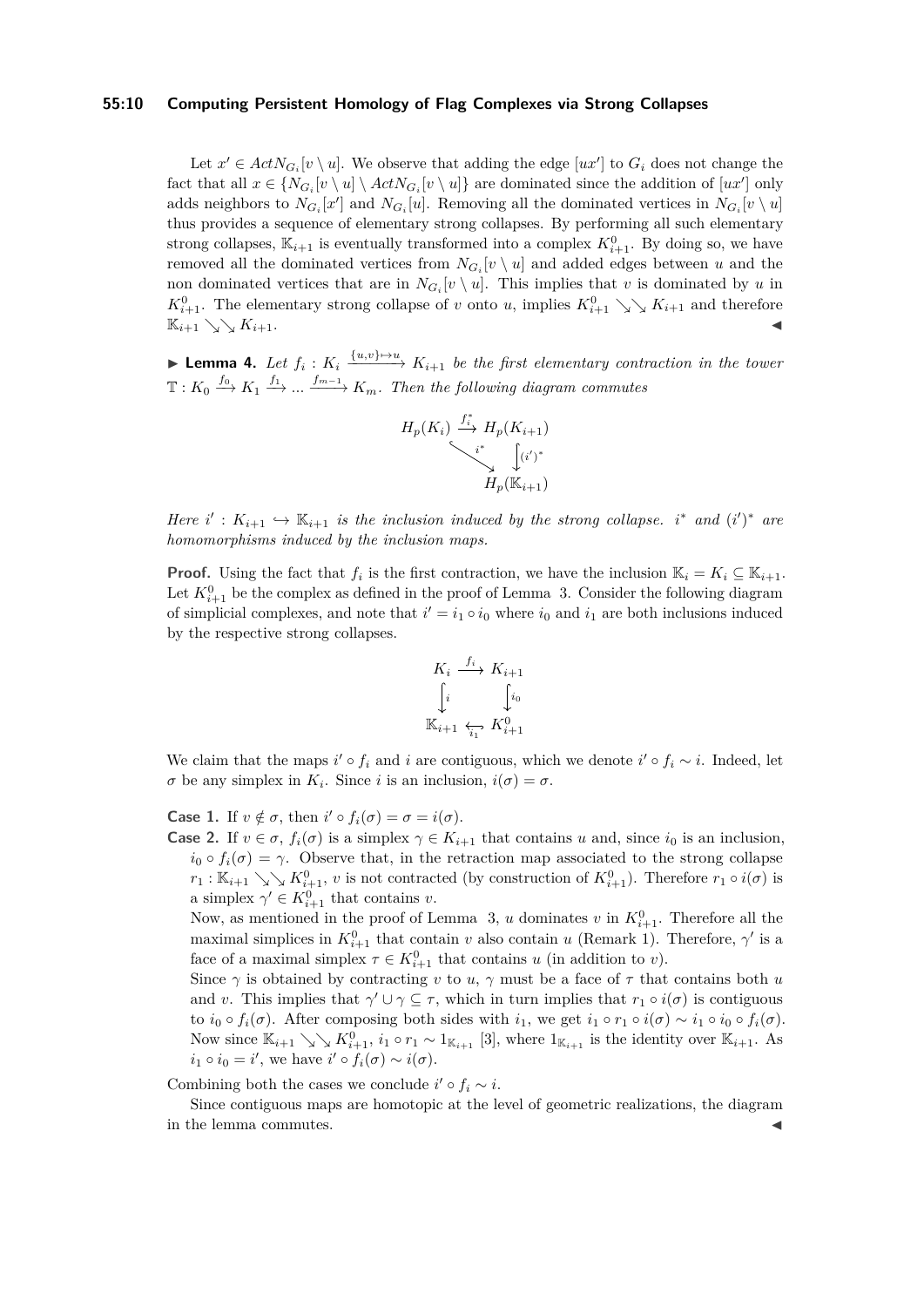Proceeding by induction, Lemma [3](#page-8-0) then immediately implies the following result.

<span id="page-10-2"></span>▶ **Lemma 5.** *Given a tower*  $\mathcal{T}$  :  $K_0$   $\xrightarrow{f_0} K_1$   $\xrightarrow{f_1}$  ...  $\xrightarrow{f_{m-1}} K_m$ . For each  $0 \le i \le m$ ,  $\mathbb{K}_i \searrow \searrow K_i$ .

Again, using an inductive argument along with Lemmas [4](#page-9-0) and [5,](#page-10-2) we can deduce the following result.

► **Theorem 6.** *The following diagram commutes and all the vertical maps*  $\phi_i^*$  are *isomorph isms.* As a consequence, the tower  $\mathcal{T}: K_0 \xrightarrow{f_0} K_1 \xrightarrow{f_1} \ldots \xrightarrow{f_{m-1}} K_m$  and the constructed *filtration*  $\mathcal{F} : \mathbb{K}_0 \hookrightarrow \mathbb{K}_1 \hookrightarrow \ldots \hookrightarrow \mathbb{K}_m$  *have the same persistence diagram.* 

$$
H_p(\mathbb{K}_1) \xrightarrow{\ast} H_p(\mathbb{K}_2) \xrightarrow{\ast} \cdots \longrightarrow H_p(\mathbb{K}_{m-1}) \xrightarrow{\ast} H_p(\mathbb{K}_m)
$$
  

$$
\downarrow \phi_1^* \qquad \qquad \downarrow \phi_2^* \qquad \qquad \downarrow \phi_{m-1}^* \qquad \qquad \downarrow \phi_m^* \qquad \qquad \downarrow \phi_m^*.
$$
  

$$
H_p(K_1) \xrightarrow{f_1^*} H_p(K_2) \xrightarrow{f_2^*} \cdots \qquad \longrightarrow H_p(K_{m-1}) \xrightarrow{f_{m-1}^*} H_p(K_m)
$$

*Here*  $\phi_i$  *is a strong collapse for each*  $i \in \{0, \dots, m\}$  *and* \* *indicates the induced homomorphisms.*

We summarize our result in the following theorem. We write  $\mathcal{T}: K_0 \xrightarrow{f_0} K_1 \xrightarrow{f_{n-1}} ... \xrightarrow{f_{m-1}}$  $K_m$  for the given flag tower where, w.l.o.g.,  $K_0 = \emptyset$ . and each  $f_i$  is either an inclusion or an elementary contraction. The inclusions are not necessarily elementary but corresponds to an elementary inclusion on the graphs *G<sup>i</sup>* . We denote by *d* the maximal dimension of the *Ki*s in  $\mathcal{T}$ , and by *n* the total number of elementary inclusions of simplices in  $\mathcal{T}$ , by  $n_c$  the total number of elementary contractions and by  $n_0$  the number of vertex inclusions in  $\mathcal{T}$ .

<span id="page-10-1"></span>**► Theorem 7.** *There exists a filtration*  $\mathcal{F} : \mathbb{K}_0 \hookrightarrow \mathbb{K}_1 \hookrightarrow \dots \hookrightarrow \mathbb{K}_m$ *, where the inclusions are not necessarily elementary, such that* T *and* F *have the same persistence diagram and the size of the filtration*  $|\mathbb{K}_m|$  *is at most*  $O(d * n * log n_0)$ *. Moreover,* F *is a flag filtration which can be computed from*  $\mathcal T$  *using only the 1-skeletons*  $G_i$ *s of the*  $K_i$ *s. The time complexity of the algorithm is*  $O(|\mathbb{G}_m| + n_c * k^3)$  *time and its space complexity*  $O(n_0 * k)$ *, where*  $\mathbb{G}_m$ *denotes the 1-skeleton of*  $\mathbb{K}_m$  *and*  $k$  *is an upper bound on the degree of the vertices in*  $\mathbb{G}_m$ *.* 

## <span id="page-10-0"></span>**5 Computational experiments**

Our algorithm has been implemented for Vietoris-Rips (VR) filtrations as a C++ module named RipsCollapser. Recall that, for VR-filtrations, the filtration value of a simplex is the length of the longest edge of the simplex. RipsCollapser takes as input a VR filtration and returns the reduced flag filtration as shown above. RipsCollapser can be used in two modes: in the exact mode, the output filtration has the same PD as the input filtration while, in the approximate mode to be described below, a certified approximation is returned. The output filtration can then be sent to any software that computes the PD of a VR-filtration such as the Gudhi library (the one we chose for our experiments) [\[32\]](#page-13-1) or Ripser [\[4\]](#page-12-2). Therefore RipsCollapser is to be considered as an ad-on to software computing PD. RipsCollapser will be available as an open-source package of a next release of the Gudhi library.

**Approximate persistence diagram.** Given a VR filtration, one can choose to collapse the original complexes after each edge inclusion. However, as mentioned in Section [2,](#page-2-0) we can also choose to strong collapse the complexes less often, i.e. after several edge inclusions rather than just one. This will result in a faster algorithm but comes with a cost: the computed PD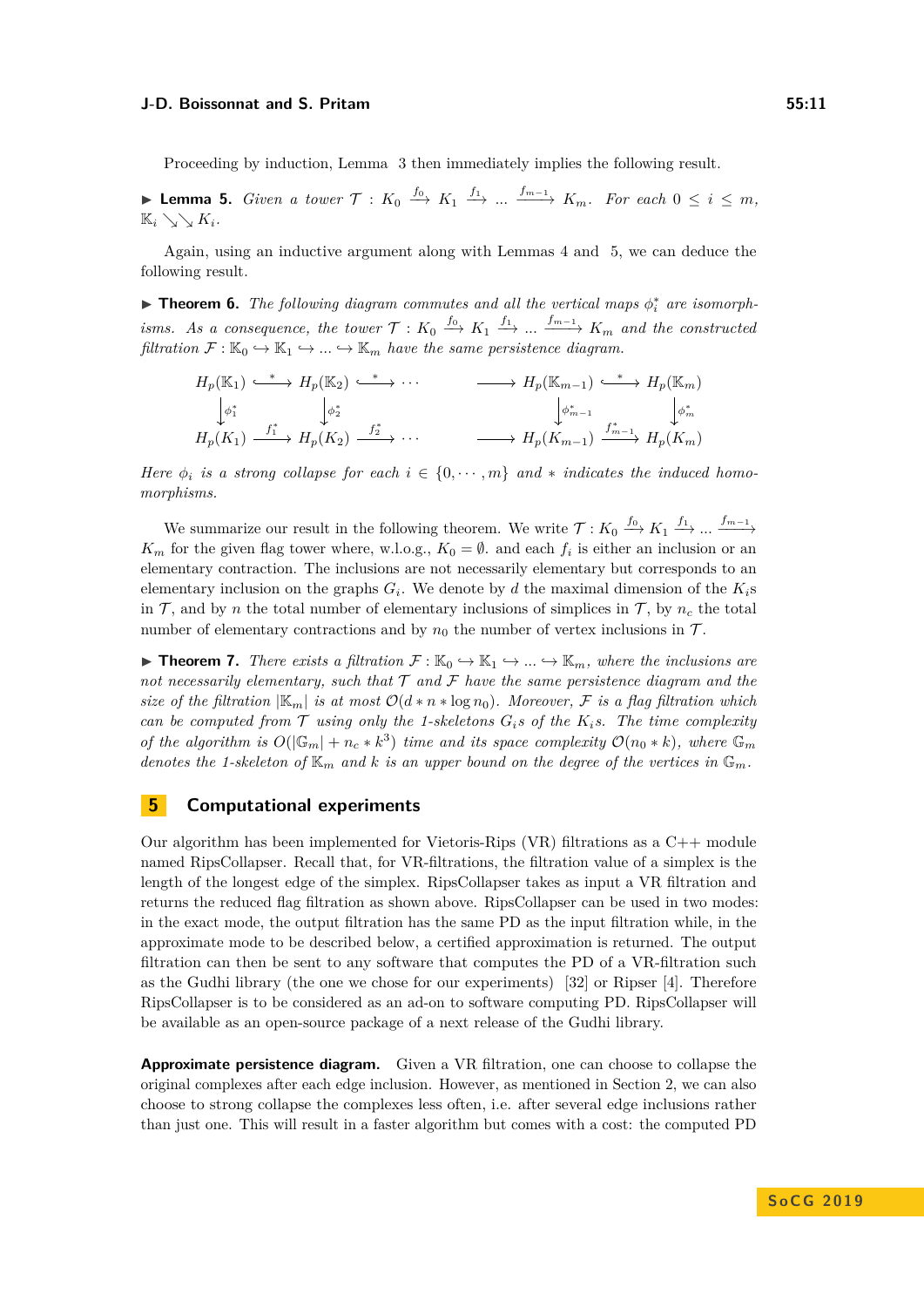## **55:12 Computing Persistent Homology of Flag Complexes via Strong Collapses**

is then only approximate. We call **snapshots** the values of the scale parameter at which we choose to strong collapse the complex. The difference between two consecutive snapshots is called a **step**. We approximate the filtration value of a simplex as the value of the snapshot at which it first appears. We can observe that our algorithm will report all persistence pairs that are separated by at least one snapshot. Hence if all steps are equal to some  $\epsilon > 0$ , we will compute all the persistence pairs whose lengths are at least  $\epsilon$ . It follows that the *l*<sub>∞</sub>*-bottleneck distance* between the computed PD and the exact one is at most  $\epsilon$ . If instead the ratio between any two consecutive steps is taken to a constant  $\rho > 1$ , the  $l_{\infty}$ -bottleneck distance will be at most  $\log \rho$  after reparameterizing the filtrations on a log-log-scale [\[45\]](#page-14-3).

**Experimental setup.** We present results on five datasets **netw-sc**, **senate**, **eleg**, **HIV** and **drag 1** that are publicly available [\[18\]](#page-13-12). Each dataset is given as the interpoint distance matrix. The reported time includes the time of RipsCollapser and the time to compute the persistent diagram (PD). The time of RipsCollapser includes: 1. The time taken to compute the largest 1-skeleton associated to the maximum threshold value, 2. The time taken to collapse all the sub-skeletons and assemble their cores. 3. To transform them into an equivalent flag-filtration.

The code has been compiled using the compiler 'clang-900.0.38' and all computations were performed on a '2.8 GHz Intel Core i5' machine with 16 GB of available RAM. We took all steps to be equal. Parameter *Step* controls the quality of the approximation : if *Step* = 0, we obtain the exact PD, otherwise *Step* is an upper bound on the  $l_{\infty}$ -bottleneck *distance* between the output diagram and the exact one. RipsCollapser works irrespective of the dimension of the input complexes. However, the size of the complexes in the reduced filtration, even if much smaller than in the original filtration, might exceed the capacities of the PD computation algorithm. For this reason, we introduced a parameter *dim* and restricts PD computation to dimension at most *dim*.

Some experimental results are reported in Table [1.](#page-12-4) We first observe that the reduction done by RipsCollapser is enormous. The reduced complexes are small and of low dimension (column Size/Dim) compared to the input VR-complexes which are of dimensions respectively 57, 54 and 105 for the first three datasets **netw-sc**, **senate** and **eleg**. We also observe that, while the time taken by RipsCollapser is large for exact persistence computation, very good approximations can be obtained fast. Moreover the computing time mildly increases with the number of snapshots. This suggests that implementing the collapses in parallel would lead to further substantial improvement.

**Comparison with Ripser.** Ripser [\[4\]](#page-12-2) is the state of the art software to compute persistent diagrams of VR filtrations. It computes the *exact* PD associated to the input filtration up to dimension *dim*. Although RipsCollapser is more complementary to Ripser than a competitor, we run  $Ripser<sup>1</sup>$  $Ripser<sup>1</sup>$  $Ripser<sup>1</sup>$  on the same datasets as in Table [1](#page-12-4) to demonstrate the benefit of using RipsCollapser.

Results are presented in Table [2.](#page-12-5) The main observation is that Ripser performs quite well in low dimensions but its ability to handle higher dimensions is limited.

<span id="page-11-0"></span><sup>1</sup> We used the command

<sup>&</sup>lt;./ripser inputData –format distances –threshold inputTh –dim inputDim >.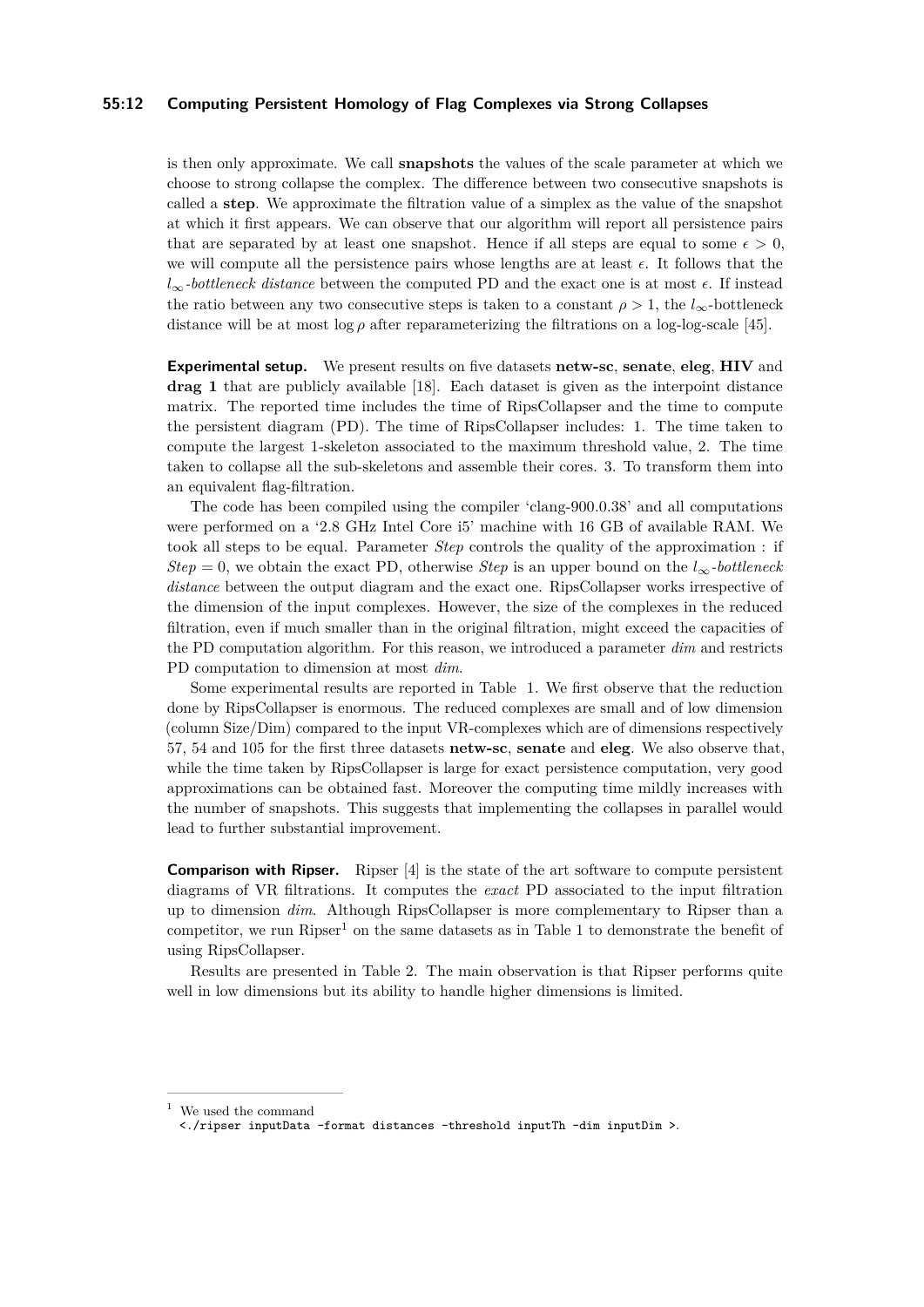<span id="page-12-4"></span>**Table 1** The columns are, from left to right: dataset (Data), number of points (Pnt), maximum value of the scale parameter (Thrsld), number of simplices (Size) and dimension of the final filtration (Dim), parameter (*dim*), time (in seconds) taken by RipsCollapser, total time (in seconds) including PD computation (Tot-Time), parameter *Step* and the number of snapshots used (Snaps).

| Data.      | Pnt  | Thrsld | $RipsCollapser + PD$ |                |          |          |             |       |  |
|------------|------|--------|----------------------|----------------|----------|----------|-------------|-------|--|
|            |      |        | Size/Dim             | dim            | Pre-Time | Tot-Time | <b>Step</b> | Snaps |  |
| netw-sc    | 379  | 5.5    | 155/3                | $\infty$       | 7.28     | 7.38     | 0.02        | 263   |  |
| "          | "    | , ,    | 155/3                | $\infty$       | 13.93    | 14.03    | 0.01        | 531   |  |
| , ,        | , 2  | , 2    | 175/3                | $\infty$       | 366.46   | 366.56   | $\theta$    | 8420  |  |
| senate     | 103  | 0.415  | 405/4                | $\infty$       | 2.53     | 2.54     | 0.001       | 403   |  |
| , ,        | , 2  | , 2    | 417/4                | $\infty$       | 15.96    | 15.98    | $\Omega$    | 2728  |  |
| eleg       | 297  | 0.3    | 577K/15              | $\infty$       | 11.65    | 26.02    | 0.001       | 284   |  |
| , ,        | , ,  | "      | 835K/16              | $\infty$       | 518.36   | 540.40   | $\Omega$    | 9850  |  |
| <b>HIV</b> | 1088 | 1050   | 127.3 M/?            | $\overline{4}$ | 660      | 3,955    | 4           | 184   |  |
| drag1      | 1000 | 0.05   | 478.3 M/?            | 4              | 687      | 14,170   | 0.0002      | 249   |  |

<span id="page-12-5"></span>**Table 2** Time is the total time (in seconds) taken by Ripser. ∞ means that the experiment ran longer than 12 hours or crashed due to memory overload.

| Data       | Pnt  | Threshold | Val            |       | Val |          | Val |          |
|------------|------|-----------|----------------|-------|-----|----------|-----|----------|
|            |      |           | dim            | Time  | dim | Time     | dim | Time     |
| netw-sc    | 379  | 5.5       | $\overline{4}$ | 25.3  | 5   | 231.2    | 6   | $\infty$ |
| senate     | 103  | 0.415     | 3              | 0.52  | 4   | 5.9      | 5   | 52.3     |
| , ,        | , ,  | , ,       | 6              | 406.8 | 7   | $\infty$ |     |          |
| eleg       | 297  | 0.3       | 3              | 8.9   | 4   | 217      | 5   | $\infty$ |
| <b>HIV</b> | 1088 | 1050      | $\overline{2}$ | 31.35 | 3   | $\infty$ |     |          |
| drag1      | 1000 | 0.05      | 3              | 249   | 4   | $\infty$ |     |          |

## **References**

- **1** M. Adamaszek and J. Stacho. Complexity of simplicial homology and independence complexes of chordal graphs. *Computational Geometry: Theory and Applications*, 57:8–18, 2016.
- **2** D. Attali, A. Lieutier, and D. Salinas. Efficient data structure for representing and simplifying simplicial complexes in high dimensions. *International Journal of Computational Geometry and Applications (IJCGA)*, 22:279–303, 2012.
- <span id="page-12-3"></span>**3** J. A. Barmak and E. G. Minian. Strong homotopy types, nerves and collapses. *Discrete and Computational Geometry*, 47:301–328, 2012.
- <span id="page-12-2"></span>**4** U. Bauer. Ripser. URL: <https://github.com/Ripser/ripser>.
- **5** U. Bauer, M. Kerber, and J. Reininghaus. Clear and compress: Computing persistent homology in chunks. In *Topological Methods in Data Analysis and Visualization III, Mathematics and Visualization*, pages 103–117. Springer, 2014.
- <span id="page-12-1"></span>**6** U. Bauer, M. Kerber, J. Reininghaus, and H. Wagner. PHAT – persistent homology algorithms toolbox. *Journal of Symbolic Computation*, 78, 2017.
- **7** J-D. Boissonnat and C. S. Karthik. An Efficient Representation for Filtrations of Simplicial Complexes. In *ACM-SIAM Symposium on Discrete Algorithms (SODA)*, 2017.
- <span id="page-12-0"></span>**8** J-D. Boissonnat, S.Pritam, and D. Pareek. Strong Collapse for Persistence. In *26th Annual European Symposium on Algorithms (ESA 2018)*, volume 112, 2018.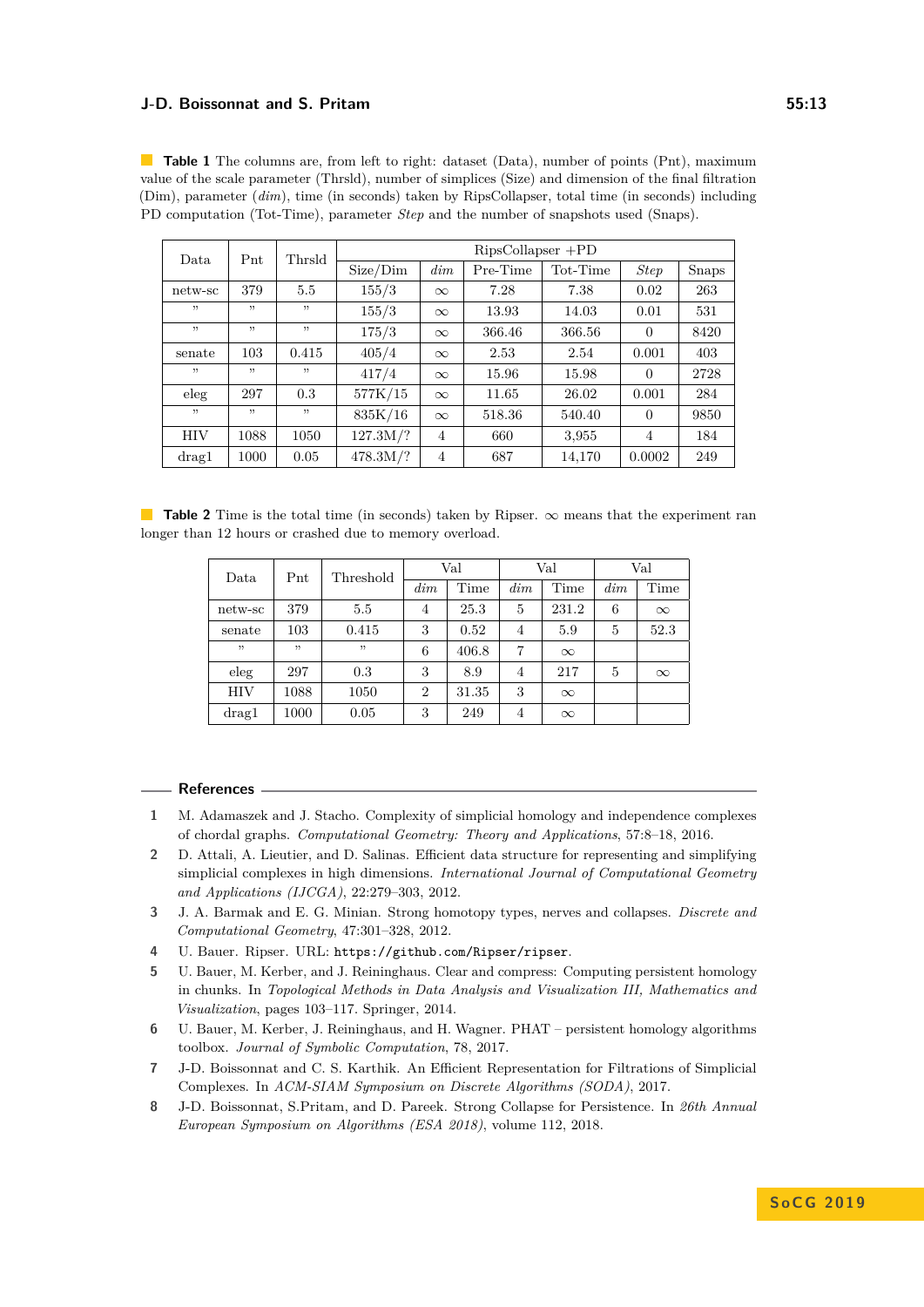## **55:14 Computing Persistent Homology of Flag Complexes via Strong Collapses**

- <span id="page-13-4"></span>**9** M. Botnan and G. Spreemann. Approximating persistent homology in Euclidean space through collapses. *Applicable Algebra in Engineering, Communication and Computing*, 26:73–101, 2015.
- <span id="page-13-9"></span>**10** G. Carlsson and V. de Silva. Zigzag Persistence. *Found Comput Math*, 10, 2010.
- **11** G. Carlsson, V. de Silva, and D. Morozov. Zigzag persistent homology and real-valued functions. *SOCG*, pages 247–256, 2009.
- **12** G. Carlsson, T. Ishkhanov, V. de Silva, and A. Zomorodian. On the Local Behavior of Spaces of Natural Images. *In: International Journal of Computer Vision*, 76:1–12, 2008.
- **13** J. M. Chan, G. Carlsson, and R. Rabadan. Topology of viral evolution. *In: Proceedings of the National Academy of Sciences*, 110:18566–18571, 2013.
- <span id="page-13-3"></span>**14** F. Chazal and S. Oudot. Towards Persistence-Based Reconstruction in Euclidean Spaces. *SOCG*, 2008.
- **15** C. Chen and M. Kerber. Persistent homology computation with a twist. *In European Workshop on Computational Geometry (EuroCG)*, pages 197–200, 2011.
- <span id="page-13-5"></span>**16** Aruni Choudhary, Michael Kerber, and Sharath Raghvendra. Polynomial-Sized Topological Approximations Using the Permutahedron. In Sándor Fekete and Anna Lubiw, editors, *32nd International Symposium on Computational Geometry (SoCG 2016)*, volume 51 of *Leibniz International Proceedings in Informatics (LIPIcs)*, pages 31:1–31:16, Dagstuhl, Germany, 2016. Schloss Dagstuhl–Leibniz-Zentrum fuer Informatik. URL: [http://drops.dagstuhl.de/opus/](http://drops.dagstuhl.de/opus/volltexte/2016/5923) [volltexte/2016/5923](http://drops.dagstuhl.de/opus/volltexte/2016/5923), [doi:10.4230/LIPIcs.SoCG.2016.31](http://dx.doi.org/10.4230/LIPIcs.SoCG.2016.31).
- **17** H. Edelsbrunner D. Cohen-Steiner and J. Harer. Stability of Persistence Diagrams. *Discrete and Compututaional Geometry*, 37:103–120, 2007.
- <span id="page-13-12"></span>**18** Datasets. URL: [https://github.com/n-otter/PH-roadmap/''](https://github.com/n-otter/PH-roadmap/).
- **19** V. de Silva and R. Ghrist. Coverage in sensor networks via persistent homology. *In: Algebraic and Geometric Topology*, 7:339 – 358, 2007.
- <span id="page-13-10"></span>**20** H. Derksen and J. Weyman. Quiver representations. *Notices of the American Mathematical Society*, 52(2):200–206, February 2005.
- **21** T. K. Dey, H. Edelsbrunner, S. Guha, and D. Nekhayev. Topology preserving edge contraction. *Publications de l'Institut Mathematique (Beograd)*, 60:23–45, 1999.
- <span id="page-13-7"></span>**22** T. K. Dey, F. Fan, and Y. Wang. Computing Topological Persistence for Simplicial Maps. In *Symposium on Computational Geometry (SoCG*, pages 345–354, 2014.
- <span id="page-13-6"></span>**23** T. K. Dey, D. Shi, and Y. Wang. *SimBa: An efficient tool for approximating Rips-filtration persistence via Simplicial Batch-collapse*. In European Symp. on Algorithms (ESA), pages 35:1–35:16, 2016.
- **24** T. K. Dey and R. Slechta. Filtration Simplification for Persistent Homology via Edge Contraction. *International Conference on Discrete Geometry for Computer Imagery*, 2019.
- **25** C. H. Dowker. Homology groups of relations. *The Annals of Mathematics*, 56:84–95, 1952.
- <span id="page-13-2"></span>**26** P. Dłotko and H. Wagner. Simplification of complexes for persistent homology computations,. *Homology, Homotopy and Applications*, 16:49–63, 2014.
- **27** H. Edelsbrunner and J. Harer. *Computational Topology: An Introduction*. American Mathematical Society, 2010.
- **28** H. Edelsbrunner, D. Letscher, and A. Zomorodian. Topological persistence and simplification. *Discrete and Compututational Geometry*, 28:511–533, 2002.
- **29** B. T. Fasy, J. Kim, F. Lecci, and C. Maria:. Introduction to the R package TDA. *CoRR abs/1411.1830*, 2014.
- <span id="page-13-11"></span>**30** E. Fieux and J. Lacaze. Foldings in graphs and relations with simplicial complexes and posets. *Discrete Mathematics*, 312(17):2639–2651, 2012.
- <span id="page-13-0"></span>**31** F. Le Gall. Powers of tensors and fast matrix multiplication. *ISSAC '*, 14:296–303, 2014.
- <span id="page-13-1"></span>**32** Gudhi: Geometry understanding in Higher Dimensions. URL: [http://gudhi.gforge.inria.](http://gudhi.gforge.inria.fr/) [fr/](http://gudhi.gforge.inria.fr/).
- <span id="page-13-8"></span>**33** A. Hatcher. *Algebraic Topology*. Univ. Press Cambridge, 2001.
- **34** C. S. Karthik J-D. Boissonnat and S. Tavenas. Building Efficient and Compact Data Structures for Simplicial Complexes. *Algorithmica*, 79:530–567, 2017.